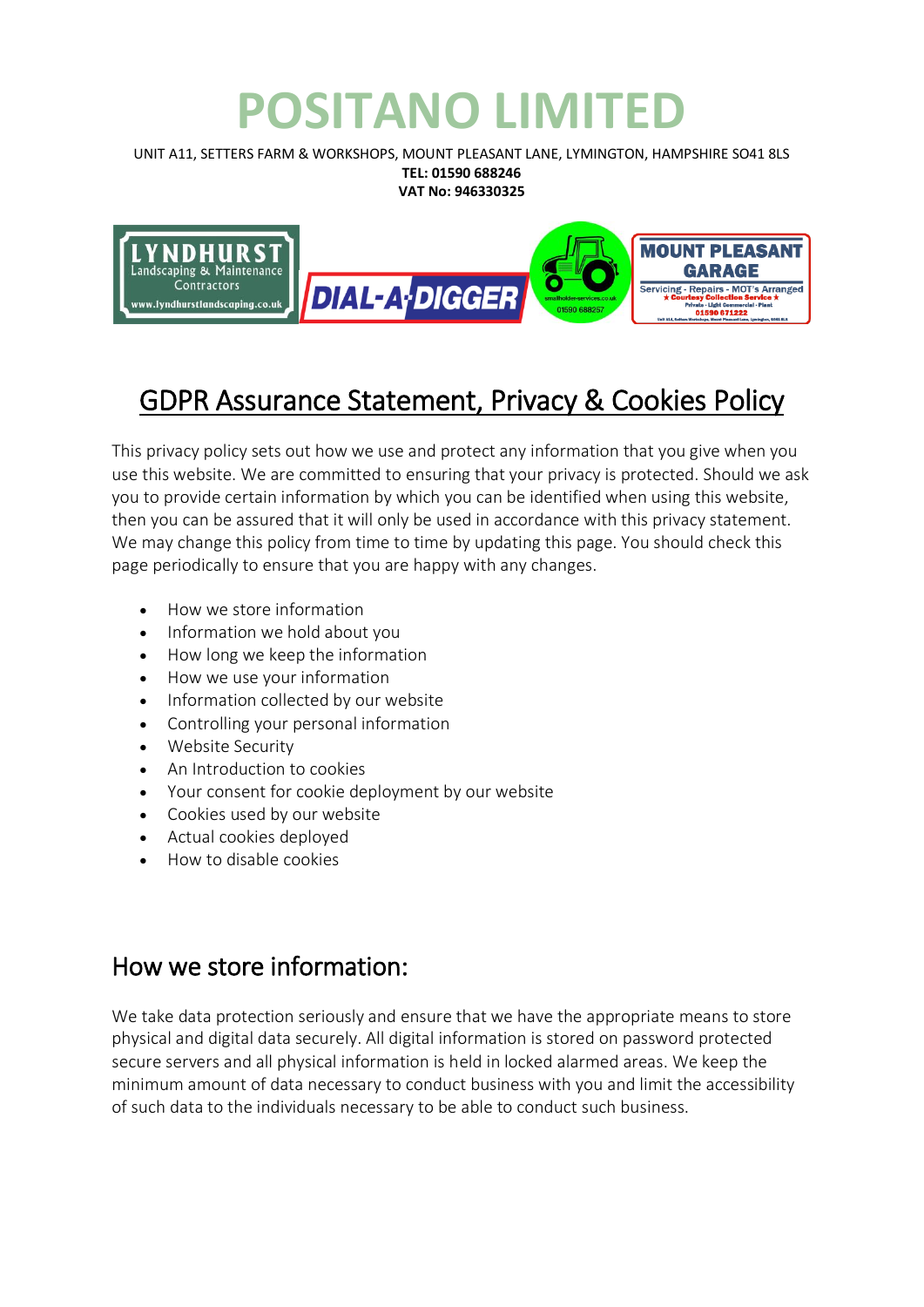UNIT A11, SETTERS FARM & WORKSHOPS, MOUNT PLEASANT LANE, LYMINGTON, HAMPSHIRE SO41 8LS

**TEL: 01590 688246 VAT No: 946330325**



### Information we hold about you:

- Company name and address (including all site locations)
- Company contacts (such as sales representatives, accounts, parts etc.)
- Various email addresses as supplied by you
- Various telephone contact numbers as supplied by you
- VAT number (if applicable)
- Bank account details (suppliers only) so we can make payments.
- We only keep information for 1 year of no activity. Then it gets deleted.

### How we use your information:

- Under Articles 13 & 14 of the GDPR you have the right to be informed about how the data we hold is being used.
- We take your privacy seriously and will only use your information to provide you with information relating to trading with us, such as updated price lists and general correspondence.
- The information we hold about your company allows us to hold up to date accounts, for delivery purposes, order processing and payment purposes. We never share any of your data with third party companies other than for legitimate reasons, for example a courier needing contact details for delivery.
- If necessary we may disclose your details for legal reasons i.e. to fraud prevention agencies, credit check companies, however all information passed on will be conducted within GDPR guidelines and for the purposes of trading.
- We will never sell or pass your data to third parties.
- Under Article 15 of the GDPR you have the right to request to access the data we hold about you. Please contact us if you would like to request this.
- If you wish to be removed from our records and opt out of receiving any information from us then contact us and we will remove all data we hold immediately.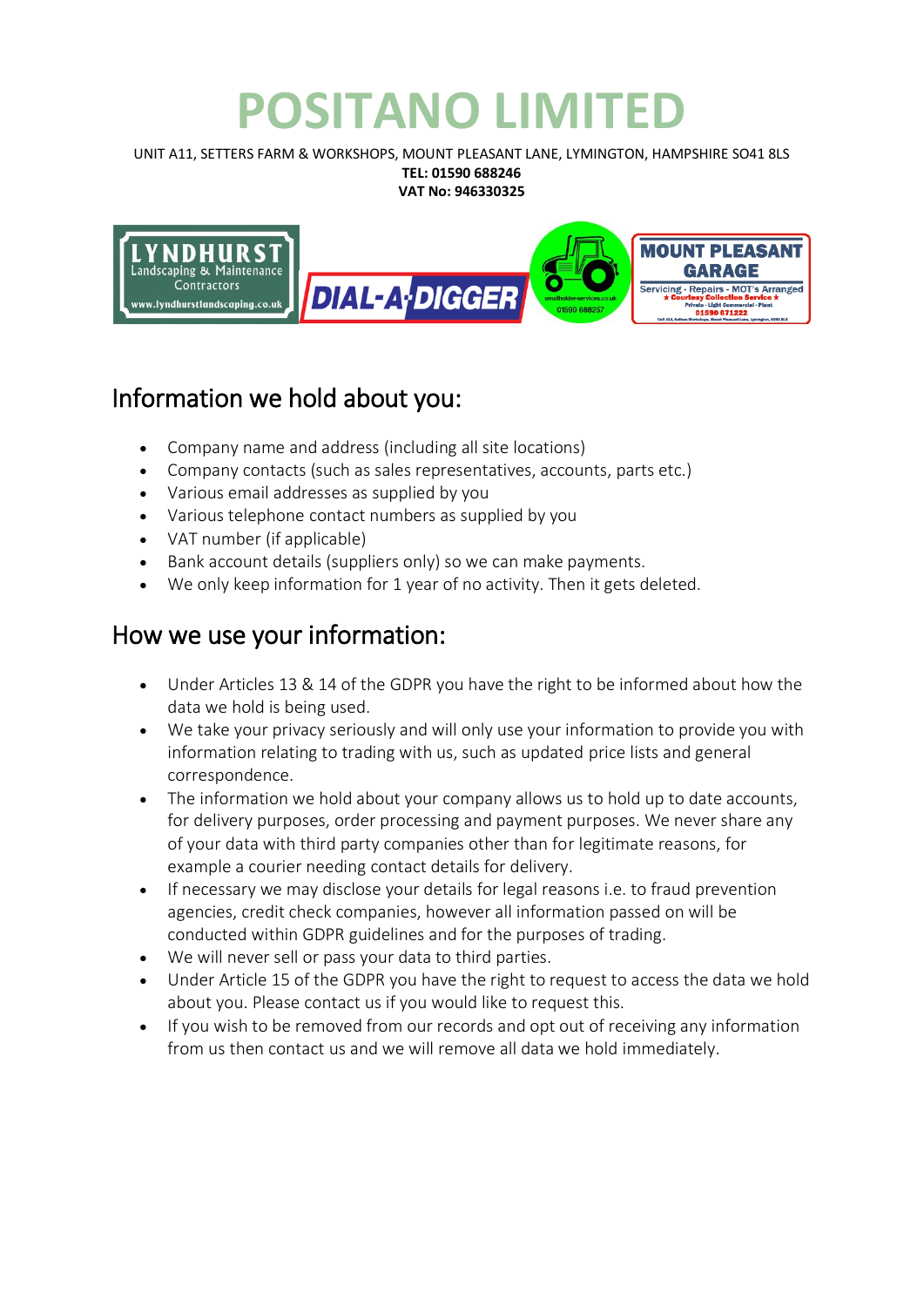UNIT A11, SETTERS FARM & WORKSHOPS, MOUNT PLEASANT LANE, LYMINGTON, HAMPSHIRE SO41 8LS

**TEL: 01590 688246 VAT No: 946330325**



## Information collected by our website:

#### What we collect

For the purpose of making an enquiring or placing an order, our website may collect the following information. Your name and appropriate contact information including email address, address, preferences and interests.

#### What we do with the information collected

We require this information to understand your needs and provide you with more information for the product(s)/service(s) you have requested. Your information may also be stored in a CRM system for Internal record keeping. We may use the information to improve our products and services. We may periodically send promotional mail about new products, special offers or other information, which we think you may find interesting using the address, which you have provided. We may contact you by phone, or mail. We may use the information to customise the website according to your interests.

## Controlling your personal information:

You may choose to restrict the collection or use of your personal information in the following ways:

- Whenever you are asked to fill in a form on the website, look for the box that you can click to indicate that you do not want the information to be used by anybody for direct marketing purposes
- If you have previously agreed to us using your personal information for direct marketing purposes, you may change your mind at any time by writing to or emailing us

We will not sell, distribute or lease your personal information to third parties. You may request details of personal information, which we hold about you under the Data Protection Act 1998. If you would like a copy of the information held on you please write to or email us.

If you believe that any information we are holding on you is incorrect or incomplete, please write to or email us as soon as possible, at the above address. We will promptly correct any information found to be incorrect.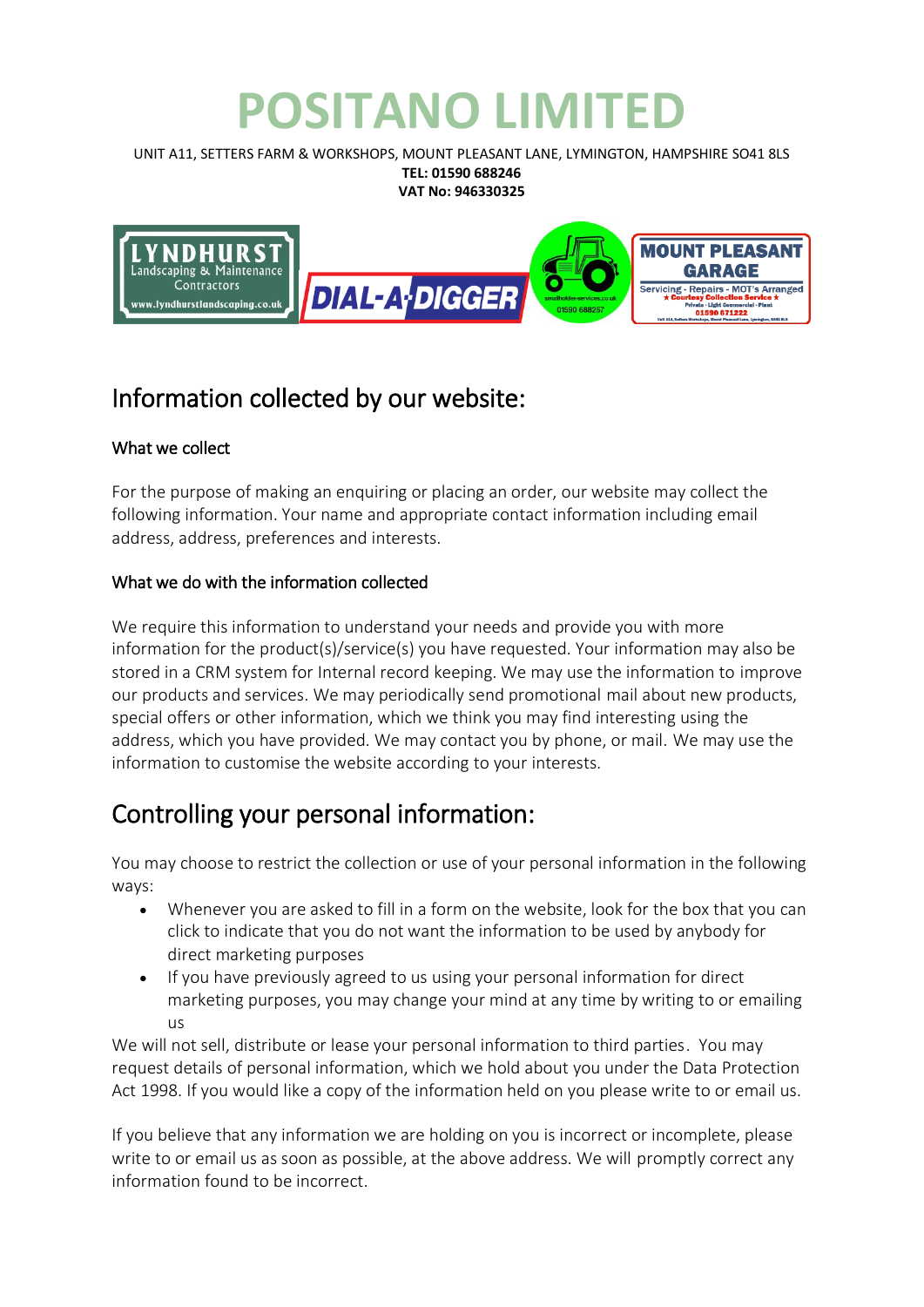UNIT A11, SETTERS FARM & WORKSHOPS, MOUNT PLEASANT LANE, LYMINGTON, HAMPSHIRE SO41 8LS

**TEL: 01590 688246 VAT No: 946330325**



### Security:

#### Website Security

We are committed to ensuring that your information is secure. In order to prevent unauthorised access or disclosure, we have put in place suitable physical, electronic and managerial procedures to safeguard and secure the information we collect online.

#### External Links

Our website may contain links to other websites of interest. However, once you have used these links to leave our site, you should note that we do not have any control over that other website. Therefore, we cannot be responsible for the protection and privacy of any information, which you provide whilst visiting such sites and such sites are not governed by this privacy statement. You should exercise caution and look at the privacy statement applicable to the website in question.

### An introduction to cookies:

A cookie is a small file which asks permission to be placed on your computer's hard drive. Once you agree, the file is added and the cookie helps analyse web traffic or lets you know when you visit a particular site. Cookies allow web applications to respond to you as an individual. The web application can tailor its operations to your needs, likes and dislikes by gathering and remembering information about your preferences.

We use traffic log cookies to identify which pages are being used. This helps us analyse data about web page traffic and improve our website in order to tailor it to customer needs. We only use this information for statistical analysis purposes.

Overall, cookies help us provide you with a better website, by enabling us to monitor which pages you find useful and which you do not. A cookie in no way gives us access to your computer or any information about you, other than the data you choose to share with us. You can choose to accept or decline cookies. Most web browsers automatically accept cookies, but you can usually modify your browser setting to decline cookies if you prefer. This may prevent you from taking full advantage of our website.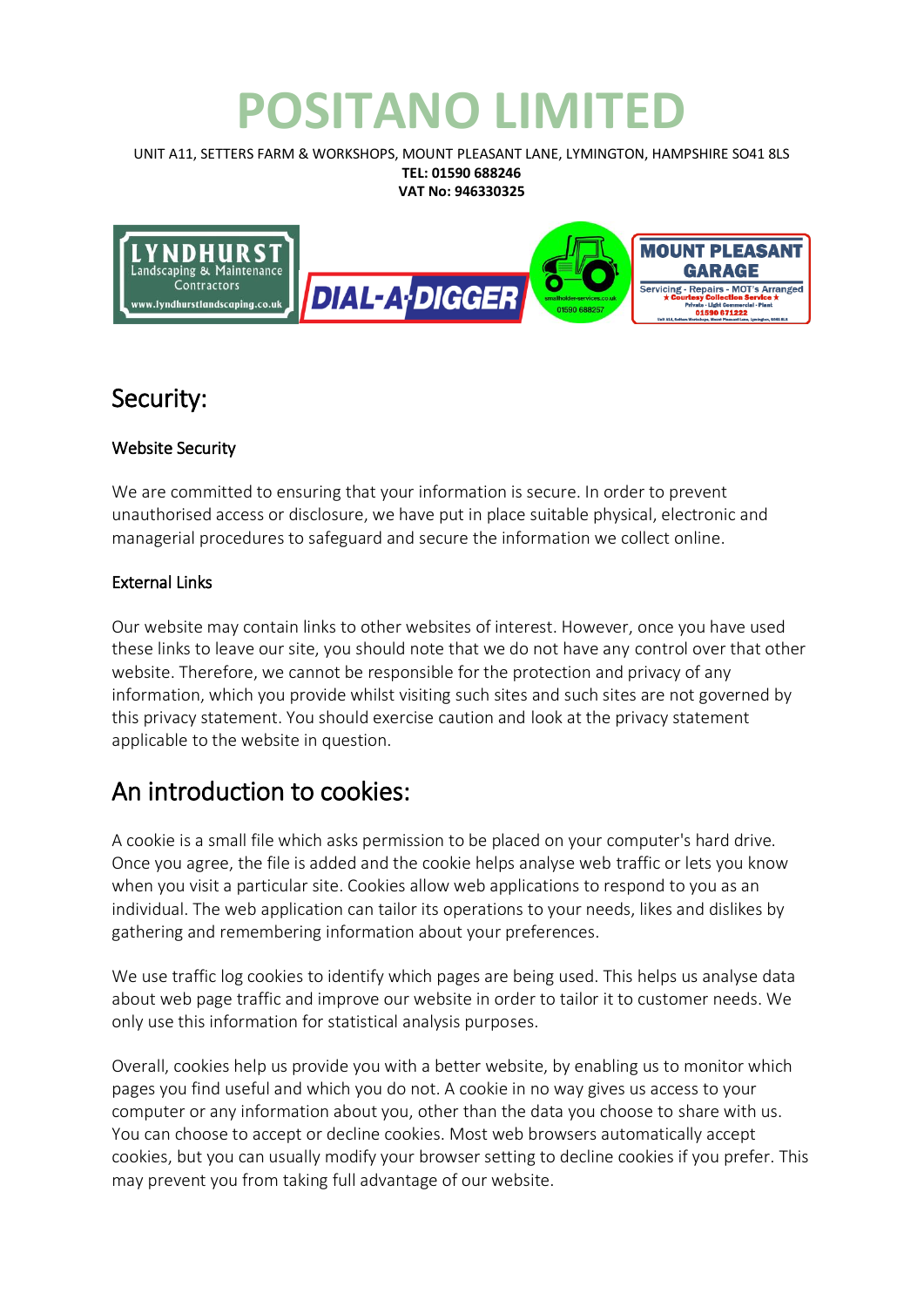UNIT A11, SETTERS FARM & WORKSHOPS, MOUNT PLEASANT LANE, LYMINGTON, HAMPSHIRE SO41 8LS

**TEL: 01590 688246 VAT No: 946330325**



#### Cookies deployed by our website:

- ensure that functionality operates as intended
- remember your choices and preferences during and between visits
- allow you to share pages via social network widgets like Facebook, Twitter and AddThis
- allow you to interact with our website by leaving comments or opinions
- post enquiries via our Anti-Spam enquiry form
- track your visit for statistical analysis, allowing us to improve the usability, speed and security of our website

#### Cookies are not deployed to:

- collect any personal identifiable information (without your express permission)
- collect any sensitive information (without your express permission)
- pass data to advertising networks
- pass personally identifiable data to third parties
- pay sales commissions

### Your consent for cookie deployment by our website:

Upon your first visit to our website, you may have noticed our banner alerting you to the use of cookies by our website. In compliance with the 2011 EU Cookie Law, our website operates on an 'Implied Consent' basis. This means that we will assume that you have opted-in for our website to deploy cookies until you choose to deactivate them within your browser settings or via the instructions below. By default, the majority of popular web browsers automatically permit websites to deploy cookies onto your device. Below you can learn more about the specific cookies deployed by our website, and how they can be disabled. For more information on the EU Cookie Law in the UK, we recommend visiting the [Information](http://www.ico.gov.uk/)  [Commissioner's Office \(ICO\)](http://www.ico.gov.uk/) website where you can find the latest information, guidelines and advice on the EU Cookie Law.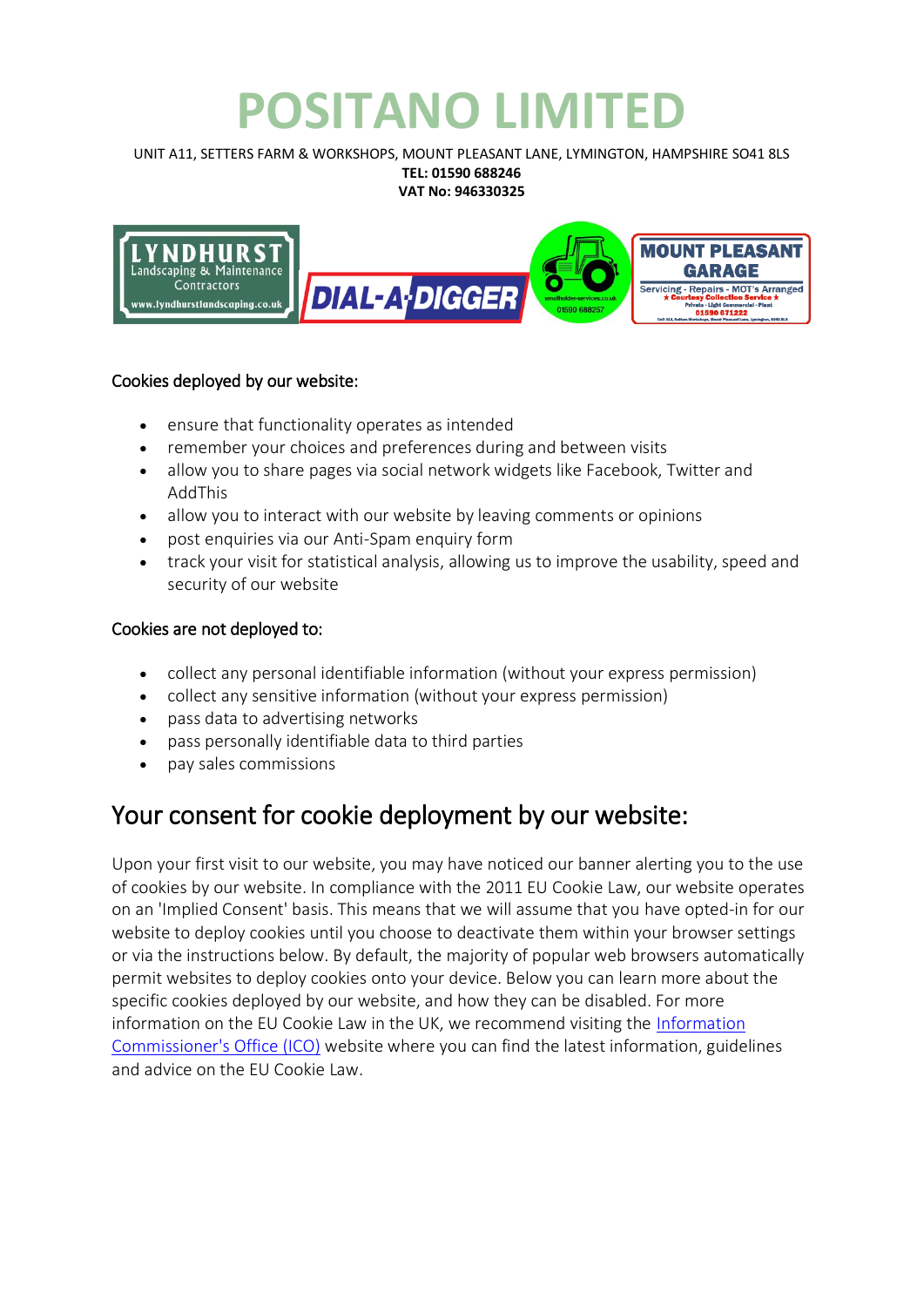UNIT A11, SETTERS FARM & WORKSHOPS, MOUNT PLEASANT LANE, LYMINGTON, HAMPSHIRE SO41 8LS

**TEL: 01590 688246 VAT No: 946330325**



### Cookies used by our website:

#### Social Network Sharing

We encourage users to share our content and/or like our on profile on the popular Social Media websites Facebook, Twitter, YouTube, Google+ and LinkedIn. In order to make 'Social Sharing' accessible, our website utilises widgets either provided directly from the Social Networks and/or via amalgamative widgets from third parties such as AddThis. Cookies and privacy implications from the social networks vary and will be dependent on your nominated privacy settings with each Social Network. Social Sharing buttons will only deploy cookies if you are signed to that respective Social Network at the time of being on our website.

#### Analytical Tracking

Our website has Google Analytics installed which allows us to track and compile anonymous visitor statistics. The information collected ranges from simple traffic volume to the type of browser you are viewing our website with. This information is valuable to us not just for marketing analysis and quantification, but to improve the usability, security and load speed of our website content. Google Analytics is a popular, secure, flagship webmaster product from Google. The privacy and security of Google Analytics data is a high priority at Google that you can read more about on [Google's Analytics Data Safeguarding page.](http://www.google.com/analytics/learn/privacy.html) Google also offer a [Google Analytics Opt-out Browser Add-on](https://tools.google.com/dlpage/gaoptout) that will allow you to automatically Opt-out of all websites that track your activity via Google Analytics. No personal information is collected by Google Analytics.

#### Cookie Consent Check

As mentioned above, upon your first visit our website displays a banner at the bottom of the page alerting you about cookies being deployed by our website. In order for our website to remember your choice of opting-in, we store an anonymous cookie to remove the alert banner for 7 days. To prevent this cookie being stored, simply do not accept and close the alert. If you have already accepted the alert and you wish to remove the cookie, please clear your cookies within your browser settings.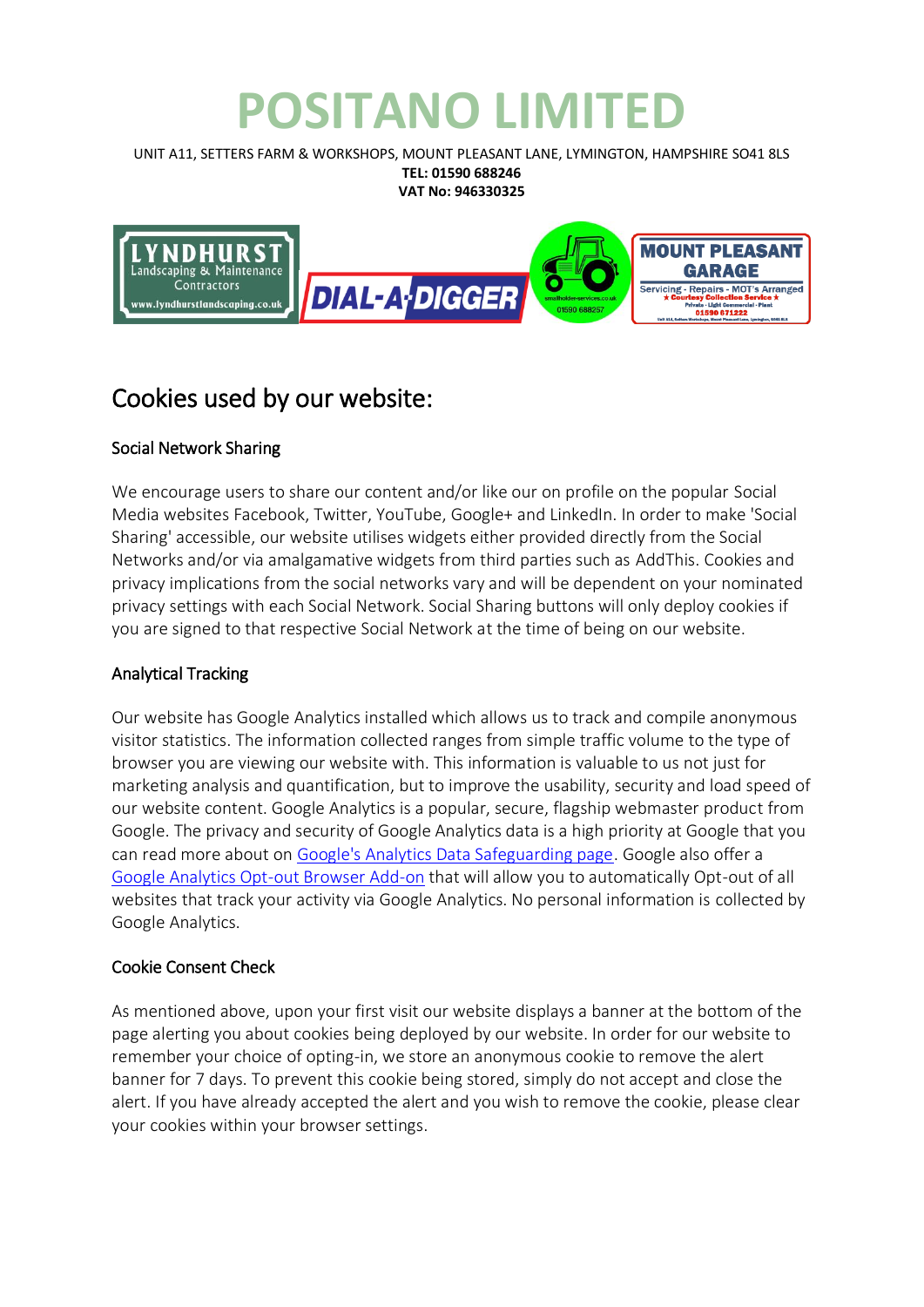UNIT A11, SETTERS FARM & WORKSHOPS, MOUNT PLEASANT LANE, LYMINGTON, HAMPSHIRE SO41 8LS

**TEL: 01590 688246 VAT No: 946330325**



#### Wordpress

Our website, either in full or in part, is built on the popular open-source CMS framework - WordPress. WordPress utilises cookies to allow visitors to register, login and comment on our website's content. If you do not wish to participate in commenting on our website, Wordpress will not deploy any cookies onto your device. Cookies will only be created by Wordpress if you actively register or comment via the clear forms on our website.

#### Enquiry Forms

Visitors can choose to contact us via enquiry form(s) on our website. In order to prevent spam enquiries, we protect our forms with a 'CAPTCHA' challenge to ensure the submission is from a living person, rather than a computer bot. This CAPTCHA challenge creates a cookie that is used only to check the input response from the user is correct. The CAPTCHA cookie does not store any other information from your enquiry.

#### Google Maps/Places

Our website may have our Google Maps/Places profile embedded within an iframe. Google Maps creates cookies that enable the functionality of their powerful mapping software. No personal information is stored or shared on the cookies deployed by Google Maps/Places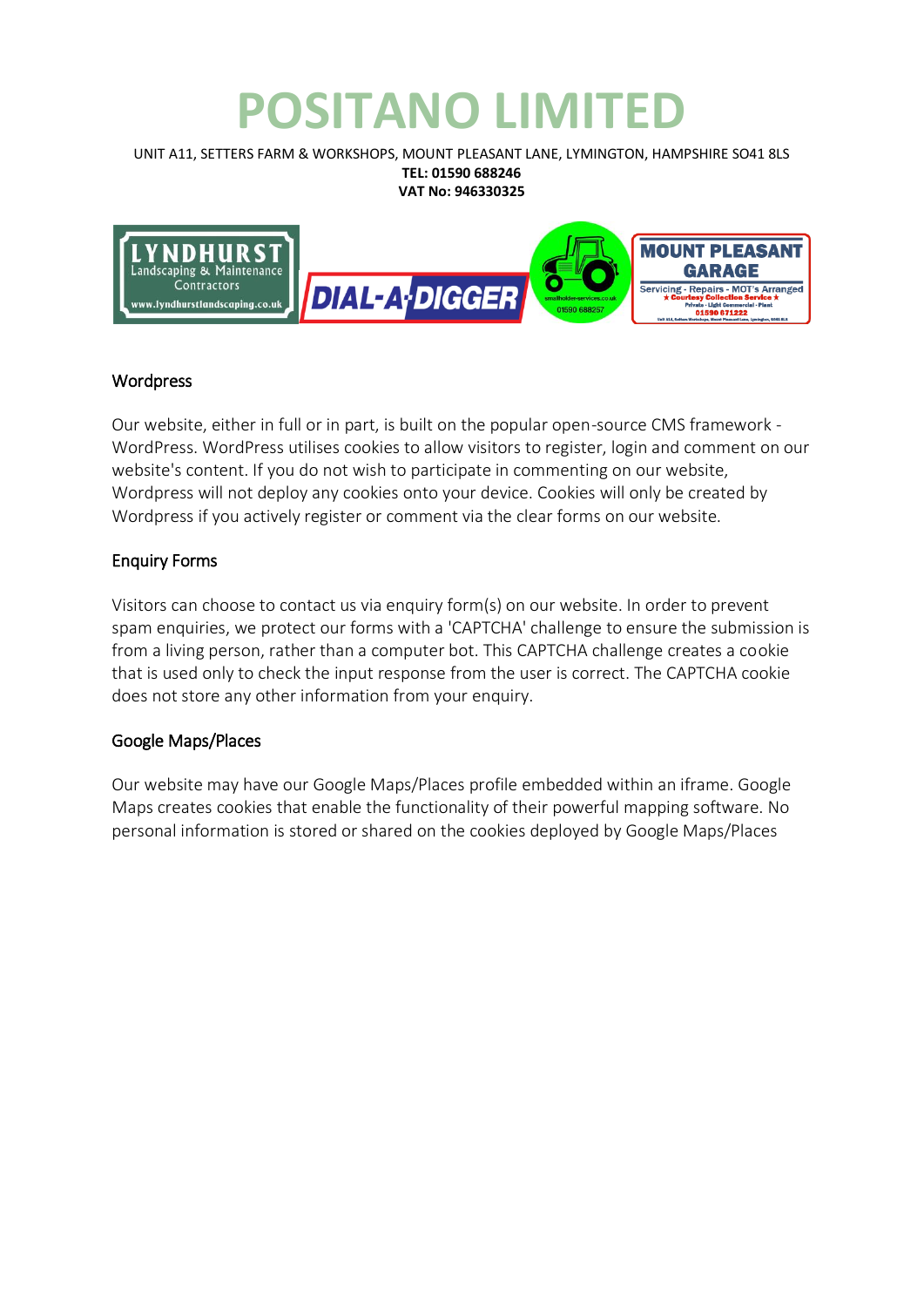UNIT A11, SETTERS FARM & WORKSHOPS, MOUNT PLEASANT LANE, LYMINGTON, HAMPSHIRE SO41 8LS

**TEL: 01590 688246 VAT No: 946330325**



## Actual cookies deployed:

Below is a table of information, which lists all cookies deployed and used on our website.

| Cookie<br>Category | <b>Cookie Name</b>                                             | <b>Cookie Description</b>                                                                                                                                                                                  |
|--------------------|----------------------------------------------------------------|------------------------------------------------------------------------------------------------------------------------------------------------------------------------------------------------------------|
| Google             | utma                                                           | A Google Analytics cookie, which keeps track of the<br>number of times, a visitor has been to the site, when<br>their first visit was, and when their last visit<br>occurred.                              |
|                    | utmb                                                           | A Google Analytics cookie, which creates a<br>timestamp of the exact moment when a visitor<br>enters a site.                                                                                               |
|                    | utmc                                                           | A Google Analytics cookie, which creates a<br>timestamp of the exact moment when a visitor<br>leaves the site.                                                                                             |
|                    | utmv                                                           | Used for reporting in Google Analytics classifying the<br>visitor.                                                                                                                                         |
|                    | $_{\rm \_$ utmz                                                | A Google Analytics cookie which tracks where the<br>visitor came from, what search engine was used,<br>what link was clicked on, what keywords used, and<br>where in the world the site was accessed from. |
|                    | PREF, NID                                                      | This cookie is set by Google Maps when you load a<br>map of our location                                                                                                                                   |
| AddThis            | loc, uid/uit, psc, di/dt,<br>atuvc/bt/ssc/ssh/sshs/xtc         | Allows users to share content via Social Networking<br>websites and email                                                                                                                                  |
|                    | wp-settings, wp-settings-time-                                 | This is a cookie is to verify if you are logged into the<br>website or not.                                                                                                                                |
|                    | wordpress_,<br>WordPress wordpress_logged_in                   | WordPress cookie for a logged in user.                                                                                                                                                                     |
|                    | comment author,<br>comment_author_email,<br>comment_author_url | When you enter a comment on this site you will be<br>asked to provide certain information about yourself<br>including your name, email and website address.                                                |